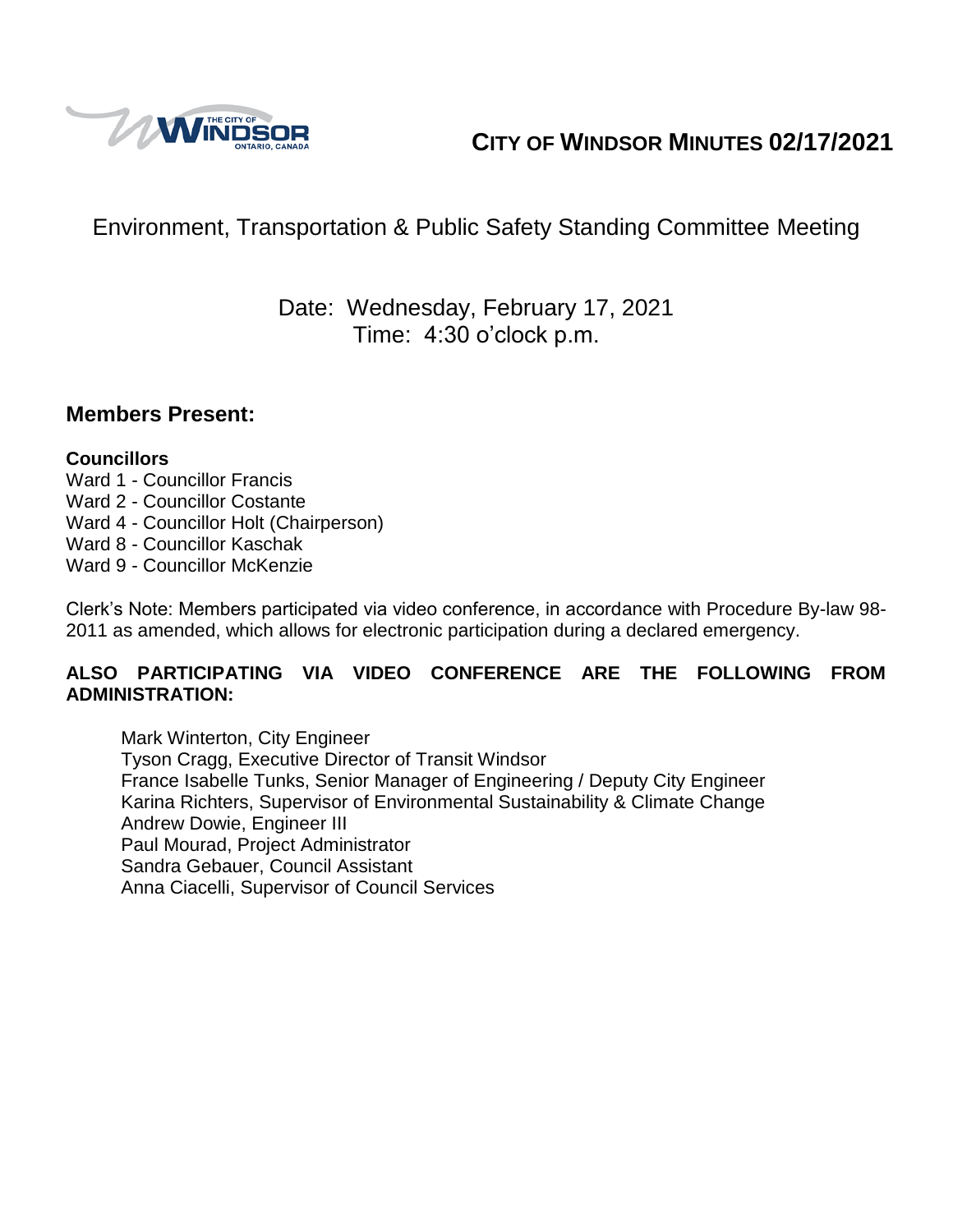# **Minutes Environment, Transportation & Public Safety Standing Committee Wednesday, February 17, 2021 Page 2** of 10

### **1. CALL TO ORDER**

The Chairperson calls the meeting of the Environment, Transportation & Public Safety Standing Committee to order at 4:30 o'clock p.m.

### **2. DISCLOSURE OF PECUNIARY INTEREST AND THE GENERAL NATURE THEREOF**

None disclosed.

### **3. ADOPTION OF THE MINUTES OF THE ETPS STANDING COMMITTEE**

### **3.1. Adoption of the Environment, Transportation & Public Safety Standing Committee minutes of its meeting held January 20, 2021**

Moved by: Councillor Costante Seconded by: Councillor Kaschak

THAT the minutes of the Environment, Transportation & Public Safety Standing Committee meeting (excluding Transit Matter items) held January 20, 2021 **BE ADOPTED** as presented. Carried.

Moved by: Councillor McKenzie Seconded by: Councillor Francis

THAT the minutes of the Environment, Transportation & Public Safety Standing Committee meeting (Transit Matter items only) held January 20, 2021 **BE ADOPTED** as presented. Carried.

Report Number: SCM 36/2021

## **4. REQUEST FOR DEFERRALS, REFERRALS OR WITHDRAWALS**

None requested.

## **5. COMMUNICATIONS**

None presented.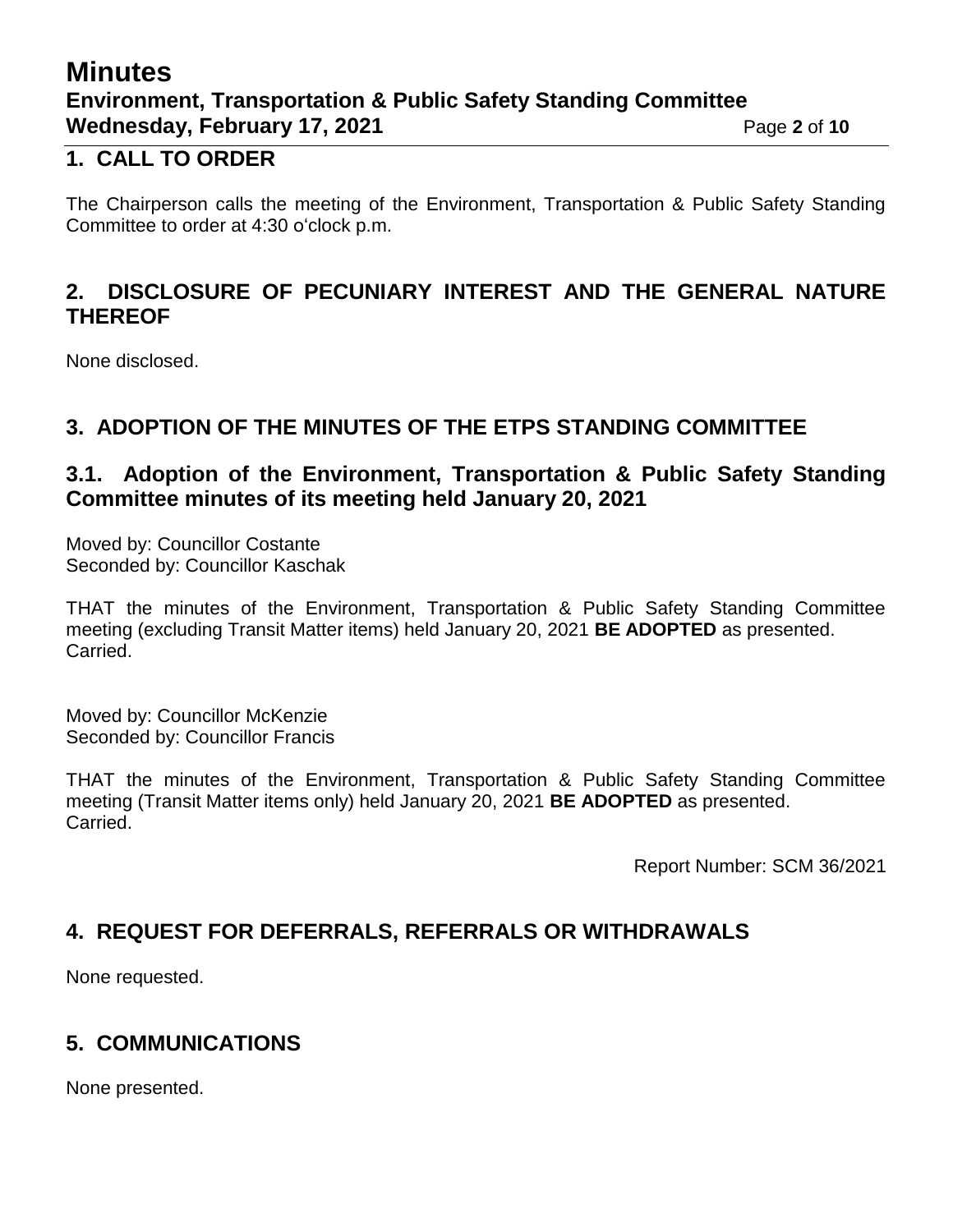# **Minutes**

## **7. COMMITTEE MATTERS**

### **7.1. Report No. 108 of the Windsor Essex County Environment Committee - Letter to Irek Kusmierczyk, MP regarding the commitment to tree planting in communities**

Councillor McKenzie indicates that the letter to Irek Kusmierczyk, MP asks that the federal government leverage the programming with respect to a tree planting initiative previously announced.

Moved by: Councillor McKenzie Seconded by: Councillor Kaschak

#### Decision Number: **ETPS 809**

THAT Report No. 108 of the Windsor Essex County Environment Committee – Letter to Irek Kusmierczyk, MP regarding the commitment to tree planting in communities indicating:

That as the Provincial Government cut funding for the planting of trees in Ontario and as the Federal Government made a commitment to make funding available to plant trees in Windsor-Essex County, that a letter **BE SENT** to Irek Kusmierczyk, Member of Parliament to request funding for the planting of trees in Windsor-Essex County.

**BE APPROVED**.

Carried.

Report Number: SCM 45/2021 Clerk's File: MB2021

### **7.2. Report No. 109 of the Windsor Essex County Environment Committee - To support the Windsor Essex Solid Waste Authority Regional Organic Waste Plan**

Councillor McKenzie states that the Windsor Essex Solid Waste Authority has embarked on an initiative to implement a regional food and organics waste management plan. He adds that this initiative is fully endorsed by the Windsor Essex County Environment Committee.

Moved by: Councillor McKenzie Seconded by: Councillor Costante

#### Decision Number: **ETPS 810**

THAT Report No. 109 of the Windsor Essex County Environment Committee – To support the Windsor Essex Solid Waste Authority Regional Organic Waste Plan indicating:

That the Windsor Essex County Environment Committee recommends that the initiative by the Windsor Essex County Solid Waste Authority to develop and implement a regional food and organics waste management plan **BE SUPPORTED** by all municipalities in Windsor-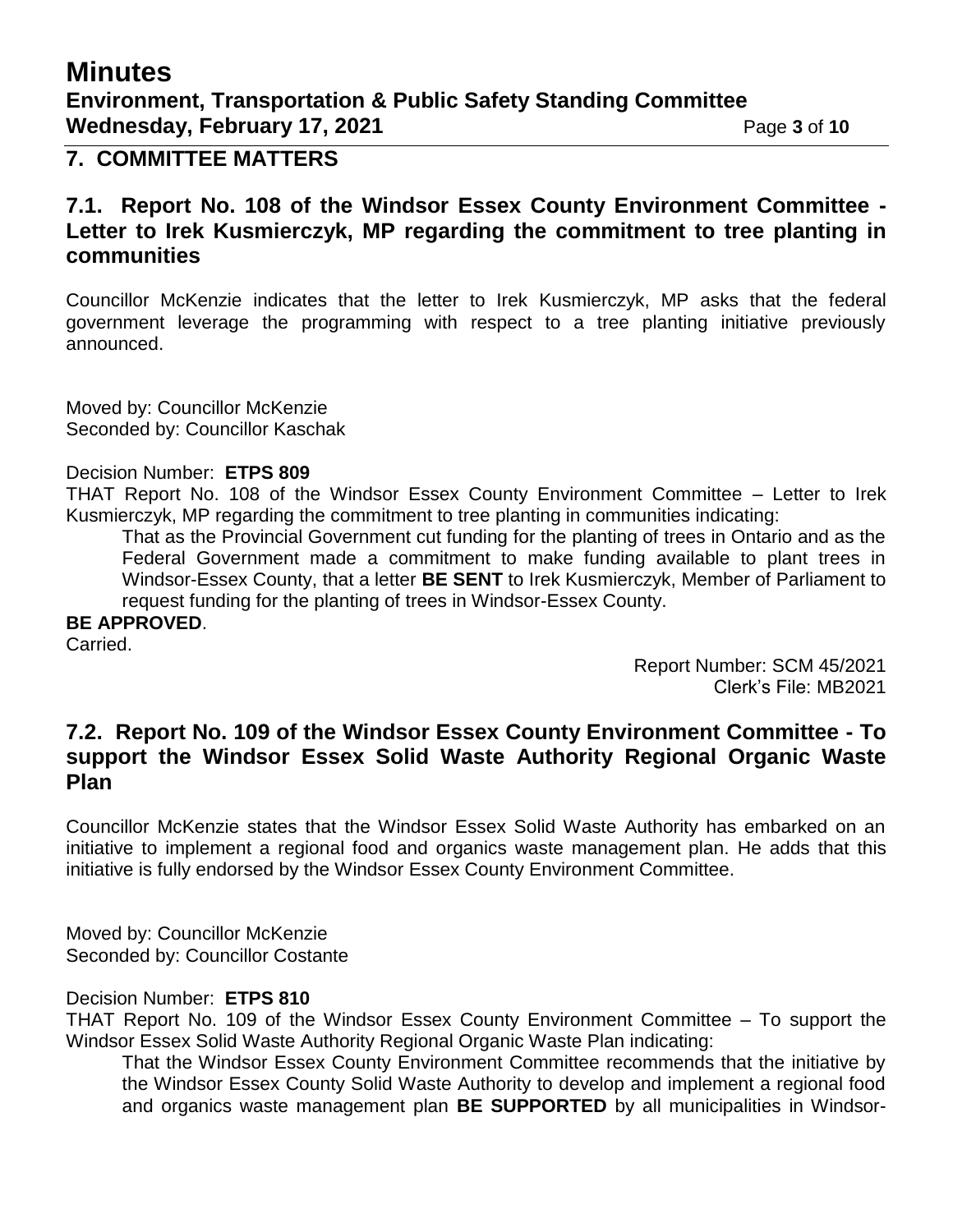# **Minutes Environment, Transportation & Public Safety Standing Committee Wednesday, February 17, 2021** Page 4 of 10

Essex, and further, that correspondence **BE SENT** to each member municipality as well as the County of Essex to provide notification of this initiative. **BE APPROVED**.

Carried.

Report Number: SCM 47/2021 Clerk's File: MB2021

## **8. ADMINISTRATIVE ITEMS**

### **8.1. Sanitary Sewer Inflow and Infiltration Update**

Councillor McKenzie refers to one of the recommendations in the report regarding expanding the scope of the programming being proposed for the downspout disconnection program and remaining focused on the prioritized areas and inquires why this initiative is not citywide.

Mark Winterton, City Engineer, appears via video conference before the Environment, Transportation and Public Safety Standing Committee regarding the administrative report entitled "Sanitary Sewer inflow and infiltration Information Update" and indicates that there are a couple of areas that are mandatory downspout connection areas, but to date, administration has not actively enforced that as they are still working through the voluntary program. Mr. Winterton indicates that the downspout disconnection program is an integral part of the Sewer Master Plan in the long term; however, there are some logistics issues, i.e. private property and enforcement. Mr. Winterton indicates that City Council recently approved a test pilot program for the South Windsor area and administration would like to get some modelling in place to ensure it is effective. Andrew Dowie, Engineer III, appears via video conference before the Environment, Transportation and Public Safety Standing Committee regarding the administrative report entitled "Sanitary Sewer inflow and infiltration Information Update" and indicates that if you review the existing downspout connection areas, the history is that these areas are known to be susceptible to repeated incidences of basement flooding. Mr. Dowie adds that in order to best deploy their resources, the logical approach is to go to the areas that are already experiencing issues and then we can adopt and refine the program.

Councillor McKenzie refers to page 13 of the report regarding private drain connections and sanitary service subsidy improvement. Administration indicates that for this type of program many residents across the city may want to leverage that type of a program. Mr. Dowie indicates that after the pilot project is utilized and it is determined that it is an effective measure, they would expand it to the entire community. Mr. Dowie adds that Council's goal is to adopt all of the recommendations in the Sewer Master Plan, including the mandatory downspout sewer connection citywide.

Councillor McKenzie inquires about the 8% of everything processed at the Lou Romano Water Reclamation Plant comes from that infiltration piece and asks Administration to provide the dollar amount for the 8%. Mr. Dowie concurs that 8% is correct, which is why it is a tremendous potential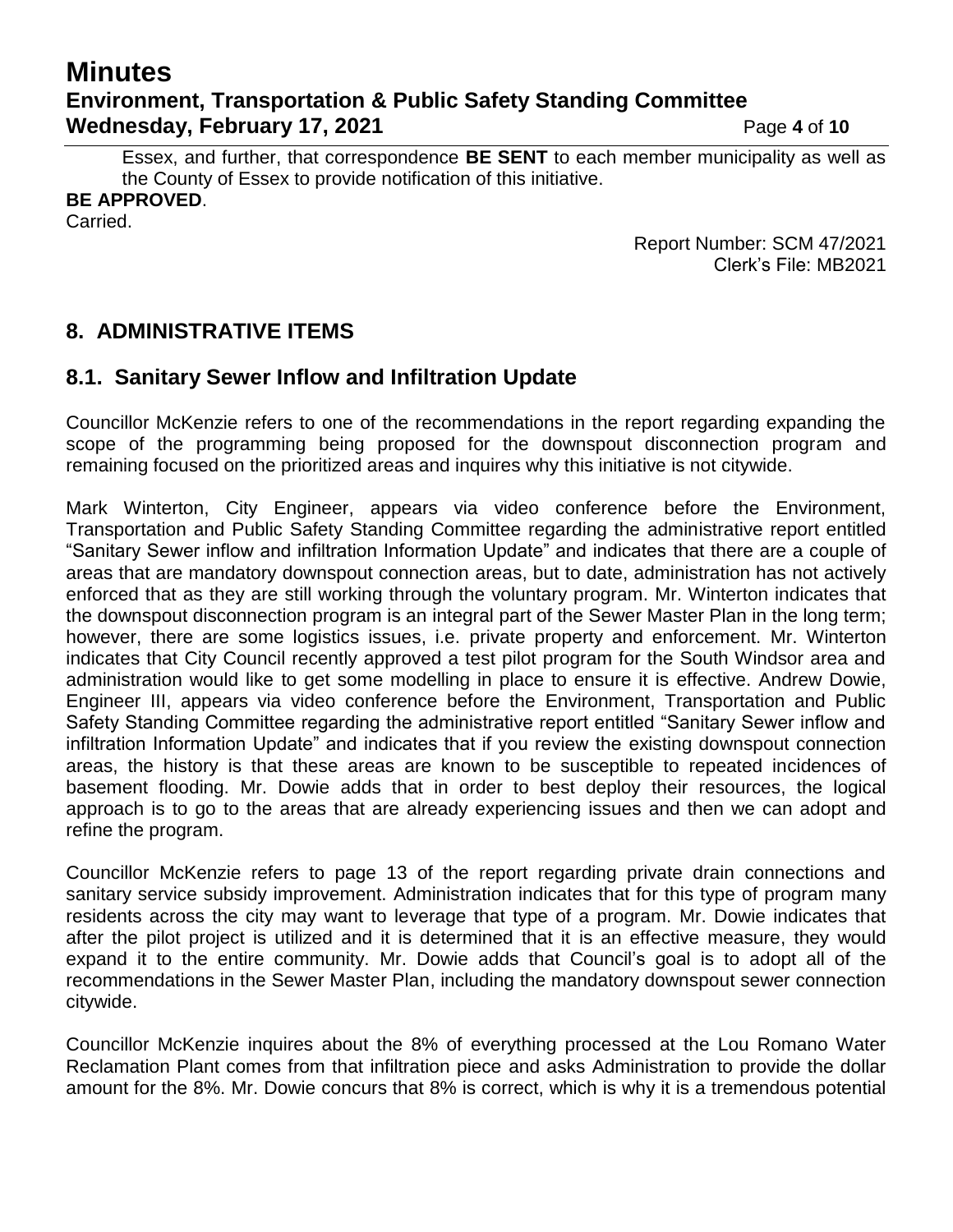# **Minutes Environment, Transportation & Public Safety Standing Committee Wednesday, February 17, 2021 Page 5** of 10

for savings both in terms of our capacity in the sewers and the treatment costs that are inherent at the tail end.

Councillor McKenzie inquires in terms of the downspout disconnection, how much of the water that is infiltrating the system goes directly from the downspout, and how much of the 8% do we mitigate if we do this. Mr. Dowie indicates that the 8% represents \$6M a year in potential estimated savings if we were to eliminate that and cut out the sanitary flows consistent with the water flows. Mr. Dowie indicates that the water is getting in whether it is coming from the roof or from some other source. We would have to undertake another pilot project to study to see how much of it is flowing through.

Councillor Francis refers to disconnection, private properties, and putting charges on people's tax roles, and inquires whether this will be done with a reasonable safety-oriented approach. Mr. Winterton indicates that it is difficult for them to disconnect onto a hard surface; there are ways around that, but it will take cooperation from the private sector. Mr. Winterton indicates that they want to ensure that they are disconnecting where they can. Mr. Winterton indicates that the impact of taking out all of the storm flow that makes its way onto the sanitary system could potentially be massive and adds that the amount of land that is privately held and all of the rainwater that falls and inadvertently goes into the sanitary system is a huge amount of land and savings. Mr. Winterton indicates that administration wants to ensure they are approaching this in a systematic way that reduces the hydraulic grade line and the amount of storm water into the sanitary system.

Councillor Kaschak refers to the downspout disconnection project that was undertaken in five areas in the city in 2008 and he asks if there were measurable successes to keep the storm water out of the sanitary system. Mr. Winterton responds that the simple answer is no. Mr. Winterton adds that they have been working around the entire city on a voluntary basis and the uptake on one voluntary program is less than ten percent. Mr. Winterton indicates that this is the reason they are moving forward to the next phase of a mandatory downspout sewer connection.

Moved by: Councillor McKenzie Seconded by: Councillor Kaschak

#### Decision Number: **ETPS 811**

THAT the administrative report regarding Windsor's ongoing efforts to reduce the rate of storm water inflow and infiltration into the sanitary sewer system **BE RECEIVED** for information; and,

THAT City Council **APPROVE** the following amendments to By-law 26-2008, to strengthen direction to municipal staff or designate for entering onto private properties for the disconnection of eaves trough downspouts from the sewer system in locations where owners are unwilling to permit disconnection on a voluntary basis, through the powers granted by section 446 of the *Municipal Act, 2001:*

*s. 3(1) – For the purpose of this by-law, "City Engineer" shall mean the person appointed by the Council of the Corporation of the City of Windsor as the City Engineer, and his or her designated agents.*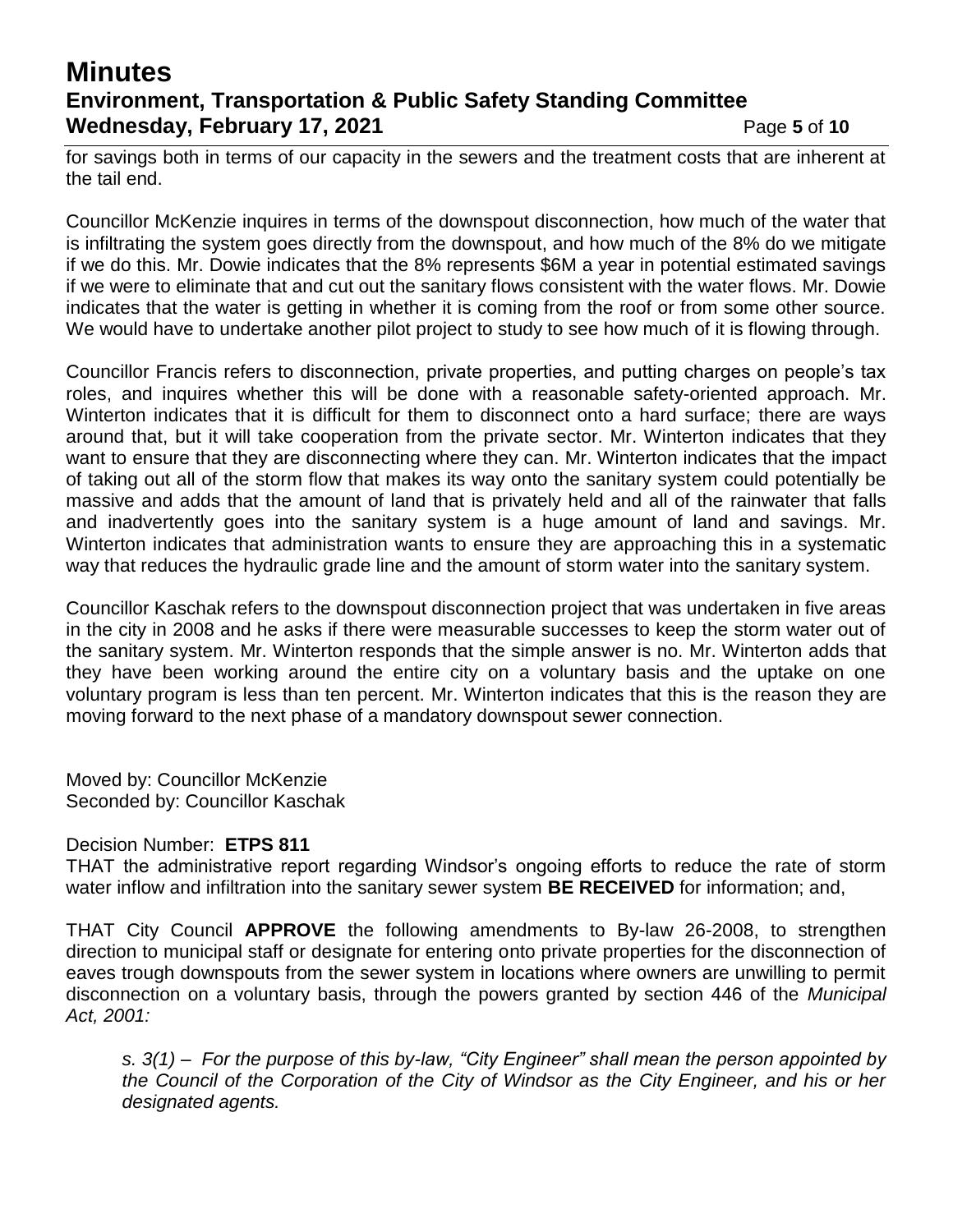## **Minutes Environment, Transportation & Public Safety Standing Committee Wednesday, February 17, 2021 Page 6** of 10

*s. 5(1) – The City Engineer may issue an order to a property owner or occupier of property in a designated Downspout Disconnection Area to disconnect their building drainage system from a municipal sewer or any sewer system tributary thereto.* 

*s. 5(2) - When an order to disconnect their building drainage system from a municipal sewer or any sewer system tributary thereto pursuant to s. 5(1) has been issued and not complied with by the property owner or occupier of property, the City Engineer may disconnect or cause to be disconnected, in a designated Downspout Disconnection Area, the building drainage system from a municipal sewer or any sewer system tributary thereto.* 

*s. 5(3) - No disconnection pursuant to s. 5(2) shall be subsequently reconnected except with the written consent of the City Engineer.*

*s. 5(4) - Where there has been subsequent reconnection by any owner or occupier of property without the written consent of the City Engineer, the City Engineer may disconnect, or cause to disconnect any building drainage system from a municipal sewer or any sewer system tributary thereto.* 

*S. 5(5) - The costs of any action taken by the City Engineer pursuant to s. 5(2) and s. 5(4) may be added to the tax roll for the property and collected in the same manner as taxes. Interest may be added to the tax roll and these costs, inclusive of interest, constitute a lien upon the registration of notice of lien in the land registry office.*

*s. 6(1) - The City Engineer may issue an order to a property owner or occupier of property in*  any area of the City of Windsor to disconnect their building drainage system from a *municipal sewer or any sewer system tributary thereto.* 

*s. 6 (2) - When an order to disconnect their building drainage system from a municipal sewer or any sewer system tributary thereto pursuant to s. 6(1) has been issued and not complied with by the property owner or occupier of property, the City Engineer may disconnect or cause to be disconnected the building drainage system from a municipal sewer or any sewer system tributary thereto, in any area of the City of Windsor.* 

*s. 6(3) - No such disconnection pursuant to s. 6(2) shall be subsequently reconnected except with the written consent of the City Engineer.* 

*s. 6(4) - Where there has been subsequent reconnection by any owner or occupier of property without the written consent of the City Engineer, the City Engineer may disconnect, or cause to disconnect any building drainage system from a municipal sewer or any sewer system tributary thereto.* 

*s. 6(5) - The costs of any action taken by the City Engineer pursuant to s. 6(2) and s. 6(4) may be added to the tax roll for the property and collected in the same manner as taxes. Interest may be added to the tax roll and these costs, inclusive of interest, constitute a lien upon the registration of notice of lien in the land registry office.*; and,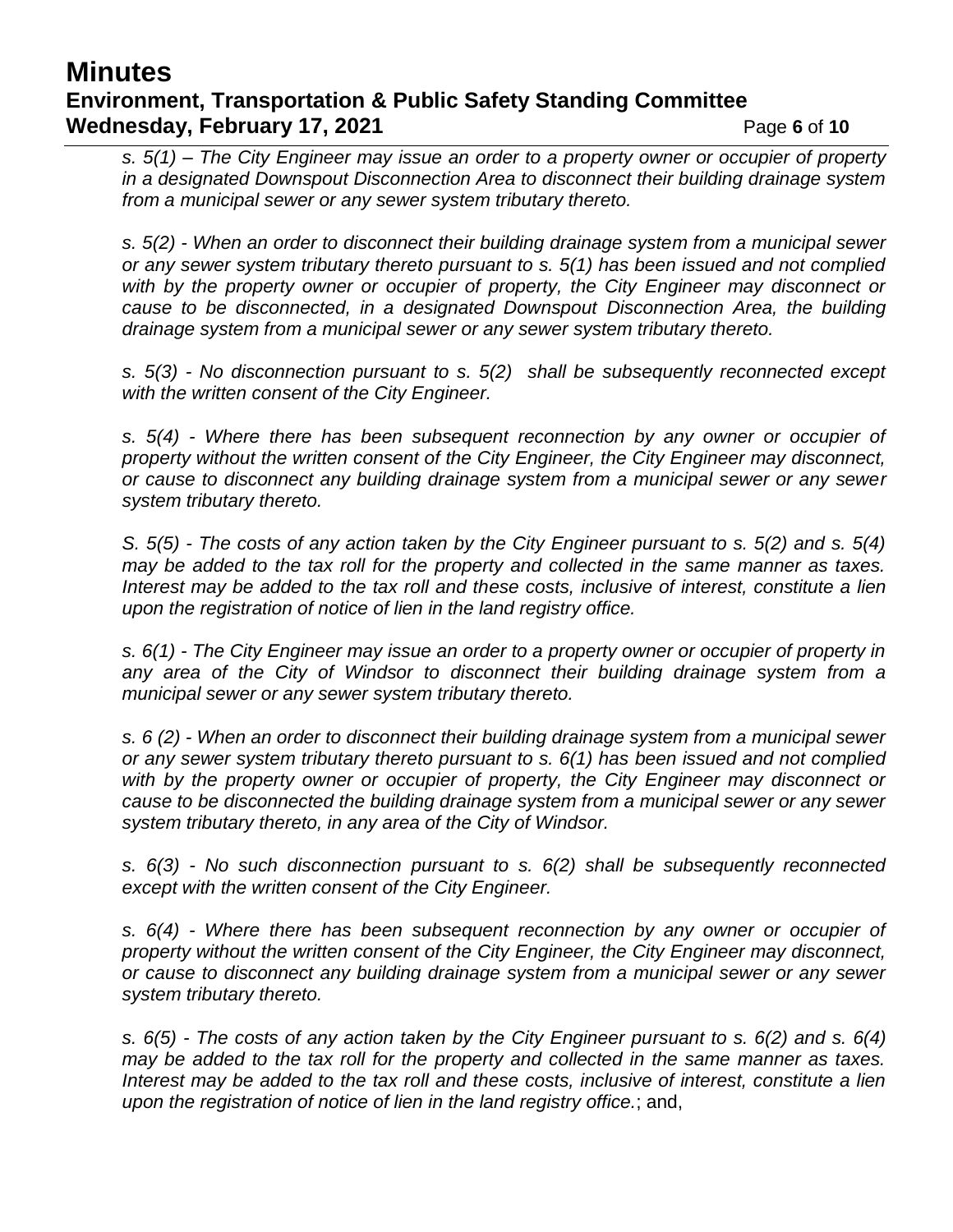## **Minutes Environment, Transportation & Public Safety Standing Committee Wednesday, February 17, 2021** Page 7 of 10

THAT City Council **APPROVE** an increase in the City Share of Private Drain Connection Replacement Cost Rebate to an upset limit of \$4,000.00 per replacement in established Downspout Disconnection Areas to encourage the elimination of infiltration into the sanitary sewer on an ongoing basis; and,

THAT the User Fee By-law **BE AMENDED** to reflect this new rate. Carried.

> Report Number: S 59/2020 Clerk's File: SW2021

#### **8.2. Proposed Land Transfer from the Ministry of Transportation to the City of Windsor along the Rt. Hon. Herb Gray Parkway - Wards 1, 2 & 10**

Councillor McKenzie indicates that the report outlines that there are certain advantages with respect to access to some municipal services and utilities and inquires about the risks related to reacquiring the land. Mr. Winterton indicates that this matter deals with a consolidation of a right-ofway and remnants of land and will allow them to consolidate some right-of-ways and parkland with the risk of liability being relatively low. France Isabelle-Tunks, Senior Manager of Engineering / Deputy City Engineer appears via video conference before the Environment, Transportation & Public Safety Standing Committee regarding the administrative report entitled "Proposed Land Transfer from the Ministry of Transportation to the City of Windsor along the Rt. Hon. Herb Gray Parkway" and indicates that most of these properties were City of Windsor right-of-ways and properties that, through the construction of the Parkway, were acquired by the Province. Ms. Tunks indicates that many of these remnant properties are no longer needed and they do provide access to the city infrastructure. Ms. Tunks adds that the City will still need to advise the MTO if they are doing works on those lands.

Moved by: Councillor Francis Seconded by: Councillor McKenzie

#### Decision Number: **ETPS 812**

THAT City Council **ENDORSE** the proposed transfer of various parcels of land identified in Schedule A from the Ministry of Transportation to the City of Windsor along the Rt. Hon. Herb Gray Parkway, as described in this report. Carried.

> Report Number: S 11/2021 Clerk's File: ST/8821

### **8.3. Community Gardens on Municipal Property Policy Update 2021 - City Wide**

Councillor Costante inquires whether consideration was given to existing community gardens, i.e. South Merritt Park in Sandwich Towne as they have had a garden over the past five years and it was not noted on the list. Karina Richters, Supervisor of Environmental Sustainability and Climate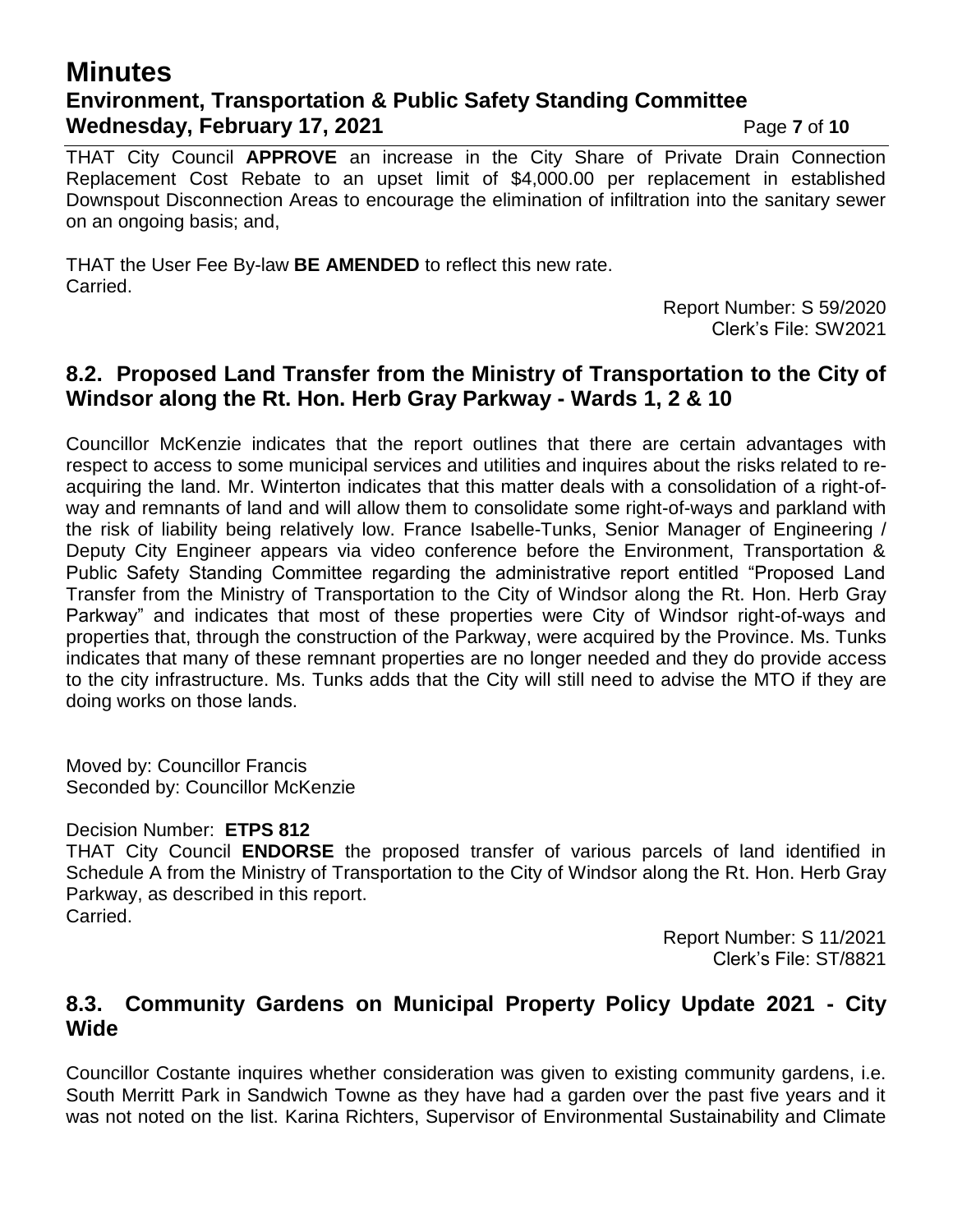## **Minutes Environment, Transportation & Public Safety Standing Committee Wednesday, February 17, 2021 Page 8 of 10**

Change appears via video conference before the Environment, Transportation & Public Safety Standing Committee regarding the administrative report "Community Gardens on Municipal Property Policy Update 2021" and indicates that they do not anticipate that the policy will change any of the existing gardens and they will continue to support them. Mr. Richters explains that the pre-approved list was dedicated to indicate that those parks have access to water, which administration found to be the number one challenge when it comes to community gardens.

Councillor Costante requests clarification regarding the benefits of the policy, i.e. insurance, startup costs, waiver of fees, and whether the residents who take care of South Merritt Park would be able to access these benefits even though they are not on the list. Ms. Richters indicates that is the case and adds that the six community gardens in good standing would fall under the policy and their license agreement will be converted to a garden permit.

Councillor McKenzie inquires about the process, should a community group want to place a community garden in their park. Ms. Richters responds that if a community garden is not on the pre-approved list, a community group can approach the City. Administration will work with the Parks Department and that community group to determine if there is a park in their area, and the Parks Department will review that park to see if there are any challenges. Ms. Richters indicates that if all goes well, that request for a community garden will come before Council.

Moved by: Councillor McKenzie Seconded by: Councillor Costante

#### Decision Number: **ETPS 813**

- I) THAT City Council **APPROVE** the updated Community Gardens on Municipal Property Policy (Appendix A).
- II) THAT City Council **APPROVE** the updated list of Preferred Pre-Approved Parks sites as recommended for Community Gardens (Appendix B).

Carried.

Councillor Francis voting nay.

Report Number: S 10/2021 Clerk's File: SR/13430

### **9. TRANSIT BOARD ITEMS**

#### **9.1. Transit Windsor Ridership Statistics as at December 31, 2020 - City Wide**

Councillor McKenzie asks that Administration provide the current ridership numbers and inquires whether it is anticipated that there will be a steady increase in the numbers moving forward. Tyson Cragg, Executive Director of Transit Windsor appears via video conference before the Environment, Transportation & Public Safety Standing Committee regarding the administrative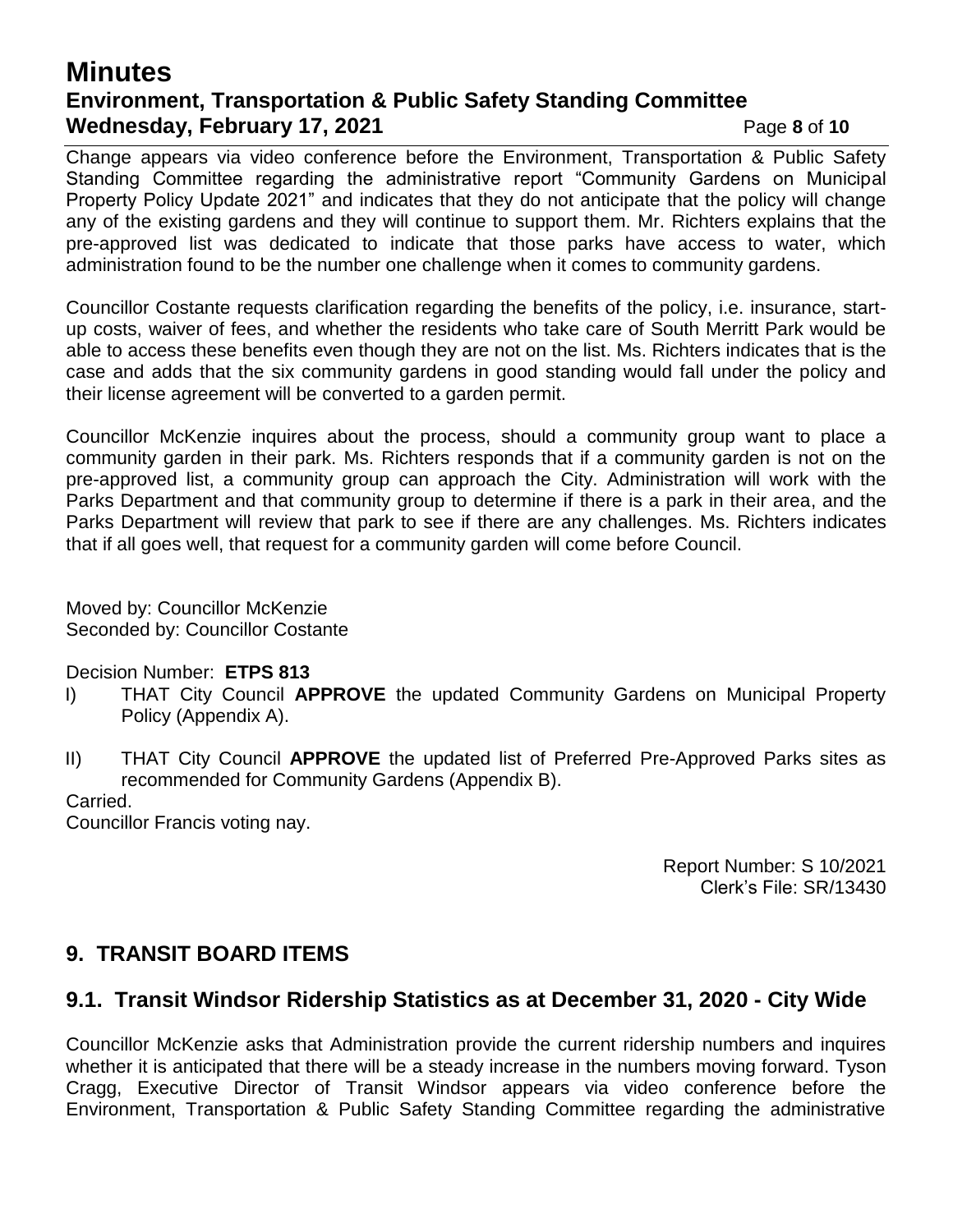## **Minutes Environment, Transportation & Public Safety Standing Committee Wednesday, February 17, 2021 Page 9** of 10

report "Transit Windsor Ridership Statistics as at December 31, 2020" and indicates that the current ridership is at its lowest point since the pandemic began and that the area is just coming out of a stay at home order. Mr. Cragg indicates that in the fall of 2020, when they returned to front door boarding, the ridership was around the twenty to twenty-seven percent of normal ridership rates. Mr. Cragg indicates that during the stay at home order, the ridership went down to fifteen percent of normal. Mr. Cragg expects that now that the area is in the red zone, that there will be more of a demand for the service and transit should see an uptake of ridership over the next couple of weeks. Mr. Cragg indicates that he anticipates that when the schools resume in the fall with some on-campus learning, the ridership will bounce back.

Councillor Kaschak refers to the Transit 1C planned change and he asks that if there will be an opportunity for the public to provide feedback. Mr. Cragg responds that an opportunity for public feedback on the 1C change will certainly be provided to the community.

Moved by: Councillor McKenzie Seconded by: Councillor Francis

Decision Number: **ETPS 814** THAT the Environment, Transportation and Public Safety Standing Committee, sitting as the Transit Windsor Board of Directors **RECEIVE FOR INFORMATION** the year-to-date ridership information as of December 31, 2020. Carried.

> Report Number: S 12/2021 Clerk's File: MT/13708

## **10. ADOPTION OF TRANSIT BOARD MINUTES**

None presented.

## **11. QUESTION PERIOD**

Councillor Holt acknowledges the Windsor Essex Youth Climate Council, who have been watching from home.